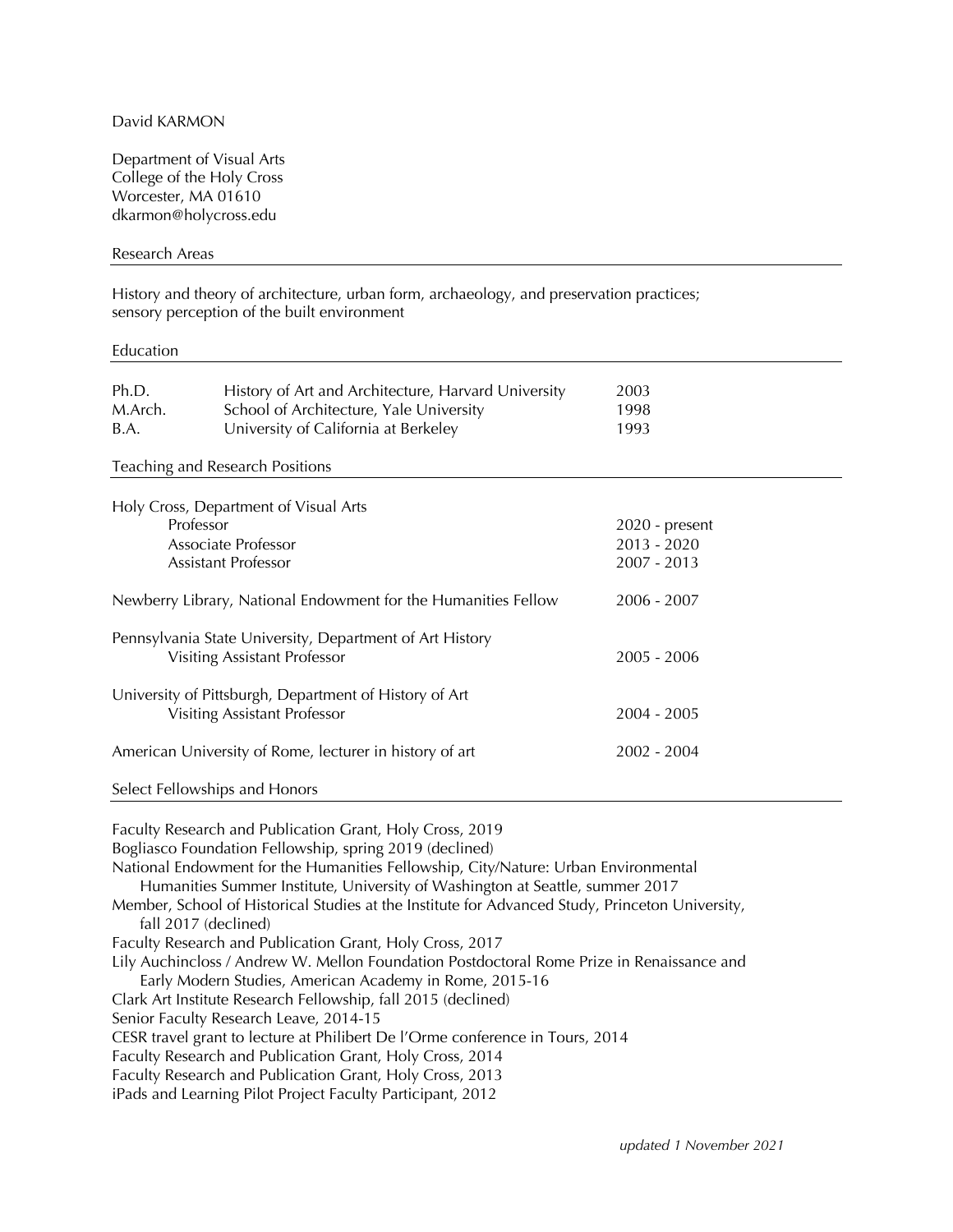Faculty Research and Publication Grant, Holy Cross, 2012 Batchelor (Ford) Foundation Grant, Summer Faculty Fellowship, 2011 Canadian Centre for Architecture, Faculty Research Fellowship, 2010 Faculty Research and Publications Grant, Holy Cross, 2010 Junior Faculty Research Leave, 2009 - 2010 Batchelor (Ford) Foundation Grant, Summer Faculty Fellowship, 2009 Faculty Research and Publications Grant, Holy Cross, 2009 Franklin Research Grant, American Philosophical Society, 2008 Graham Foundation Research and Development Grant, 2008 Faculty Research and Publications Grant, Holy Cross, 2008 Ignatian Pilgrimage Fellowship, Holy Cross, 2007 Faculty Research and Publications Grant, Holy Cross, 2007 Scott Opler Emerging Scholar Fellowship, Society of Architectural Historians, 2007 National Endowment for the Humanities Fellowship at the Newberry Library, 2006 Summer Institute in the Humanities Fellowship, Venice International University, 2005 College Arts Association International Conference Travel Grant, 2004 Research grant, Library of the American Academy in Rome, 2003 Kingsbury Dissertation Completion Fellowship, 2002 Charles Eliot Norton Traveling Scholar Award, 2001 Graduate Society Summer Fellowship, Harvard Faculty of Arts and Sciences, 2000 Jens Aubrey Westengard Fellowship, Harvard Faculty of Arts and Sciences, 1999 Mellon Fellowship in Humanistic Studies, 1998 Centro Internazionale di Studi di Architettura Andrea Palladio Fellowship, 1998 Fontainebleau Summer Scholarship, Yale School of Architecture, 1997

### Books

*Renaissance Architecture and Natural History* (in preparation).

- *Architecture and the Senses in the Italian Renaissance: The Varieties of Architectural Experience*. Cambridge and New York: Cambridge University Press, 2021. Also available online via Cambridge Core.
- *The Ruin of the Eternal City: Antiquity and Preservation in Renaissance Rome*. Oxford and New York: Oxford University Press, 2011. Also available via Oxford Scholarship Online.

Articles and Book Chapters

"Constructing Race and Architecture 1400-1800, Part 2." *Journal for the Society of Architectural Historians* 80, 4 (forthcoming, December 2021).

"Rethinking the Tempietto Through the Senses" (forthcoming in *Aeon*, November 2021).

- "On Vitruvius and the Early Modern Worksite." *Companion to the Reception of Vitruvius*, eds. Ingrid Rowland and Sinclair Bell, under contract with Brill Companions to Classical Reception Series, (forthcoming 2021).
- Editor's Introduction: "Constructing Race and Architecture 1400-1800, Part 1." *Journal for the Society of Architectural Historians* 80, 3 (September 2021): 258-259.
- "Yesterday, Today, and Tomorrow." Inaugural editorial for *Journal for the Society of Architectural Historians* 80, 1 (March 2021): 6-7.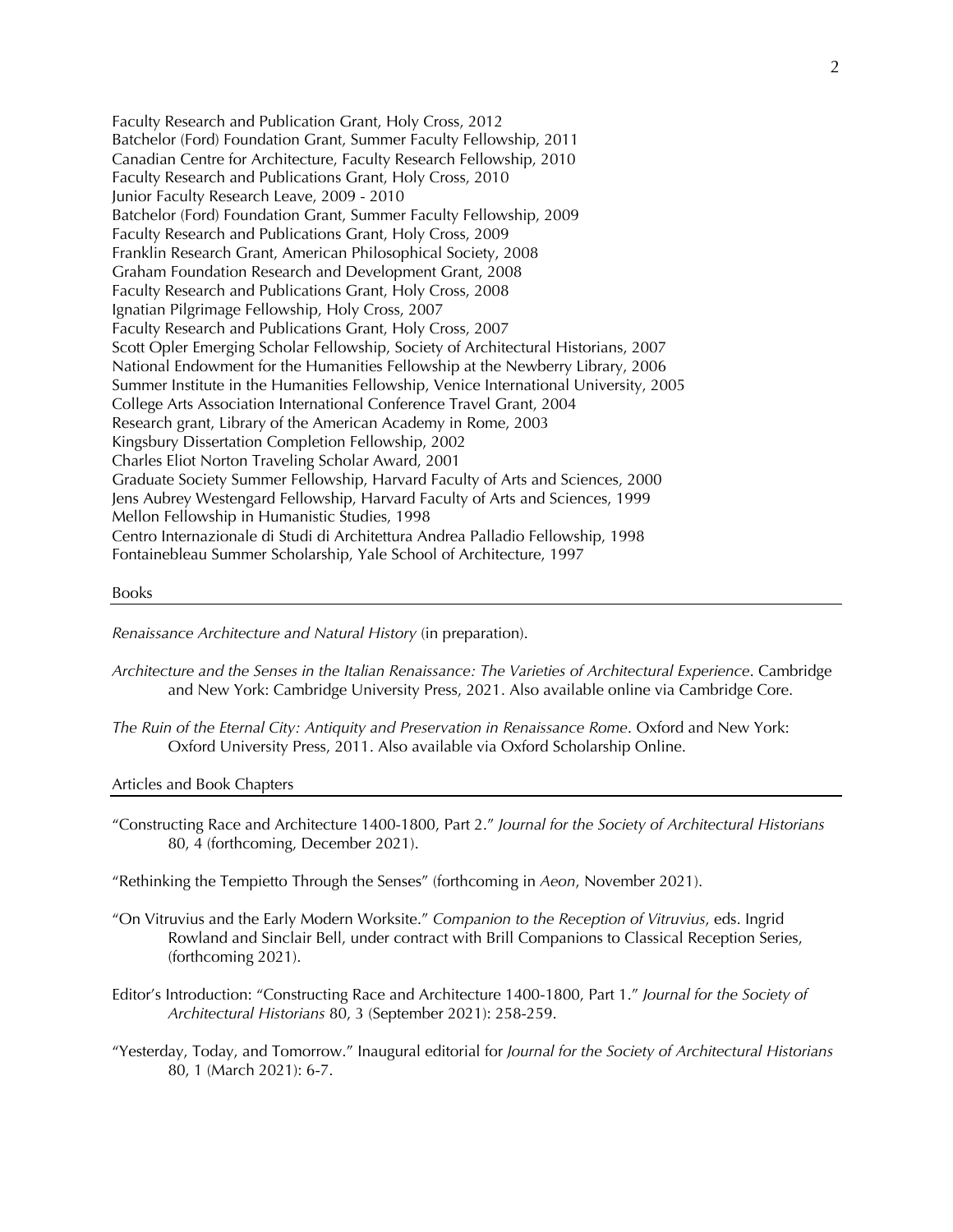- "Early Modern Spaces and Olfactory Traces." Co-authored with Christy Anderson for *The Routledge Handbook of Material Culture in Early Modern Europe*, edited by Catherine Richardson, Tara Hamling, and David Gaimster, 354-370. New York: Routledge, 2017.
- "The Sacro Monte at Varallo and the Choreography of an Olfactory Landscape." *Future Anterior* 13.2 (Winter 2016): 57-76.
- "On Foot: Architecture and Movement." Co-authored with Christy Anderson. *Architectural Review* (12 October 2015).
- "The Destruction and Renewal of the Via Triumphalis, 1533-36." In *Philibert De l'Orme: un architecte dans l'histoire: artes, sciences, techniques: actes du LVIIe colloque internationale d'études humanistes*, eds. Frédérique Lemerle and Yves Pauwels, 300-325. Turnhout: Brepols, 2015.
- "Archaeology and the Anxiety of Loss: Effacing Preservation from the History of Renaissance Rome." *The American Journal of Archaeology* 115, 2 (April 2011): 159-174.
- "Preserving Antiquity in a Protestant City: the Maison Carrée in Sixteenth-Century Nîmes." In *Art, Piety, and Destruction in European Religion, 1500-1700*, ed. Virginia Raguin, 105-140. Aldershot: Ashgate, 2010.
- "The Colosseum." In The Classical Tradition, eds. Anthony Grafton, Glenn Most, and Salvatore Settis, 216-217. Cambridge: Harvard University Press, 2010.
- "Preservation as Transcendent Vision: Antonio Duca and Santa Maria degli Angeli." In *Faith and Fantasy in the Renaissance: Text, Images, and Religious Practices*, eds. Olga Pugliese and Matt Kavaler, 316- 330. Toronto: Centre for Reformation and Renaissance Studies, 2009.
- "Michelangelo's 'Minimalism' in the Design of Santa Maria degli Angeli." *Annali di architettura* 20 (2008), 141-153.
- "Printing and Protecting Ancient Remains in the Speculum Romanae Magnificentiae." In *The Virtual Tourist in Renaissance Rome: Printing and Collecting the Speculum Romanae Magnificentiae*, ed. Rebecca Zorach, 36-51. Chicago: University of Chicago Press, 2008.
- "Renaissance Strategies to Protect the Colosseum: Selective Preservation and Reuse." *Future Anterior* 2.2 (Winter 2005): 1-10.
- "Restoring the Ancient Water Supply in Renaissance Rome: The Popes, the Civic Administration, and the Acqua Vergine." In *Aquae Urbis Romae*, ed. Katherine Rinne, July 2005. http://www.iath.virginia.edu/waters/karmon.html
- Catalogue entries in *Palladio and Northern Europe: Books, Travelers, Architects,* ed. Guido Beltramini. Milan: Skira, 1999.

### Book Reviews

Victor Plahte Tschudi, "Baroque Antiquity: Archaeological Imagination in Early Modern Europe," *Future Anterior* 17.1 (Winter 2020).

Caroline Fowler, "Drawing and the Senses: An Early Modern History," *CAA.reviews* (March 2018).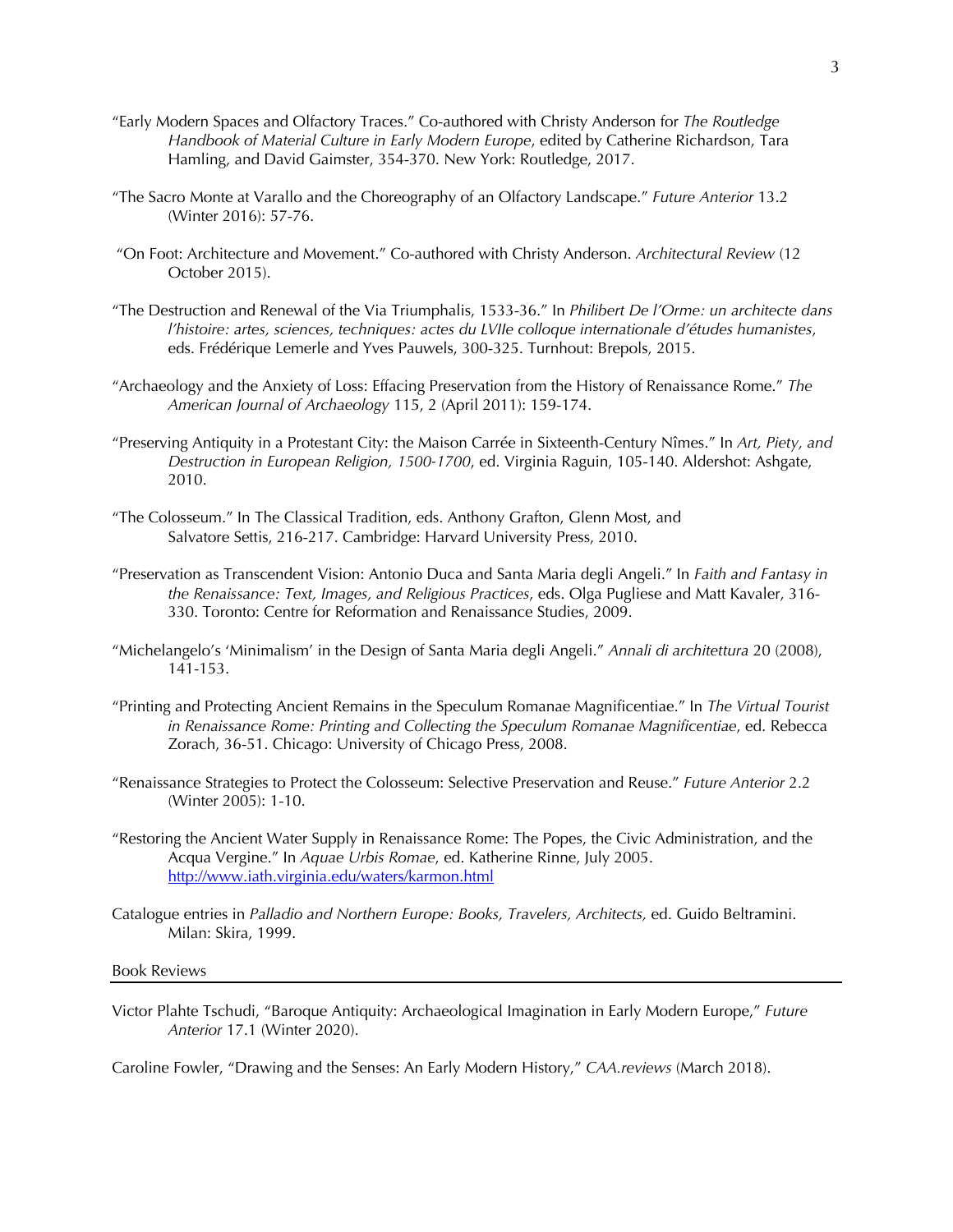- Emanuele Barletti, ed., "Giovan Antonio Dosio da San Gimignano architetto e scultor fiorentino tra Roma, Firenze, e Napoli," *Journal of the Society of Architectural Historians* 73, 1 (March 2014): 167-169.
- Jill Burke, ed., "Rethinking the High Renaissance: The Culture of the Visual Arts in Early Sixteenth-Century Rome," *The Sixteenth Century Journal* 44, 1 (Spring 2013): 317 -319.
- Thomas Barrie, "The Sacred In-Between: The Mediating Roles of Architecture," *Annali di architettura* 23 (2011): 181-182.
- Sabine Frommel, "Francesco Primaticcio architetto," *Journal of the Society of Architectural Historians* 65, 3 (September 2006): 437-438.
- David Coffin, "Pirro Ligorio: The Renaissance Artist, Architect, and Antiquarian," *The Sixteenth Century Journal* 37, 3 (Fall 2006): 300-301.

Christof Frommel et al., "Baldassare Peruzzi 1481-1536," *Renaissance Quarterly* 66, 2 (2006): 513-515.

Amanda Lillie, "Florentine Villas in the Fifteenth Century," *CAA.reviews* (March 2006).

## Select Invited Talks and Conference Papers

Co-organizer with Joseph Clarke of SAH Connects Panel "Sensing Architecture" Panelists: Niall Atkinson, Joseph Clarke, David Karmon, Bissera Pentcheva, and Mark Smith Accepted for November 2021

Invited speaker, "The Varieties of Architectural Experience: Renaissance Architecture and Multisensory Perception," University of Toronto, 2 November 2021

Invited speaker, "A Multisensory Approach to Renaissance Architecture," Society of Architectural Historians, New England Chapter, 8 October 2021

Book launch: "Architecture and the Senses in the Italian Renaissance," Arthur F. Kinney Center for Interdisciplinary Renaissance Studies, University of Massachusetts Amherst, in conversation with Nicola Courtright, Amherst College, 10 September 2021

Invited panelist, "Minority Scholars Roundtable 2.0" Organized by Itohan Osayimwese and Lynne Horiuchi SAH Minority Scholars Affiliate Group, 27 May 2021

Organizer and editor, "JSAH Roundtable: Constructing Race and Architecture, 1400-1800" Commissioned short essays on the global history of architecture from established and emerging scholars To be published in JSAH 80, 3 (September 2021) and JSAH 80, 4 (December 2021)

Panelist respondent for Research and Academic Program, Clark Art Institute Saundra Weddle, "The Place-Based Networks of Sex Workers in Early Modern Venice" Clark Art Institute, 18 November 2020

Invited speaker on "Architecture and the Senses in the Italian Renaissance" For Tracy Cooper's graduate seminar *Sensuous Art History* Temple University, 16 November 2020

"The Senses, the Imagination, and the Early Modern City"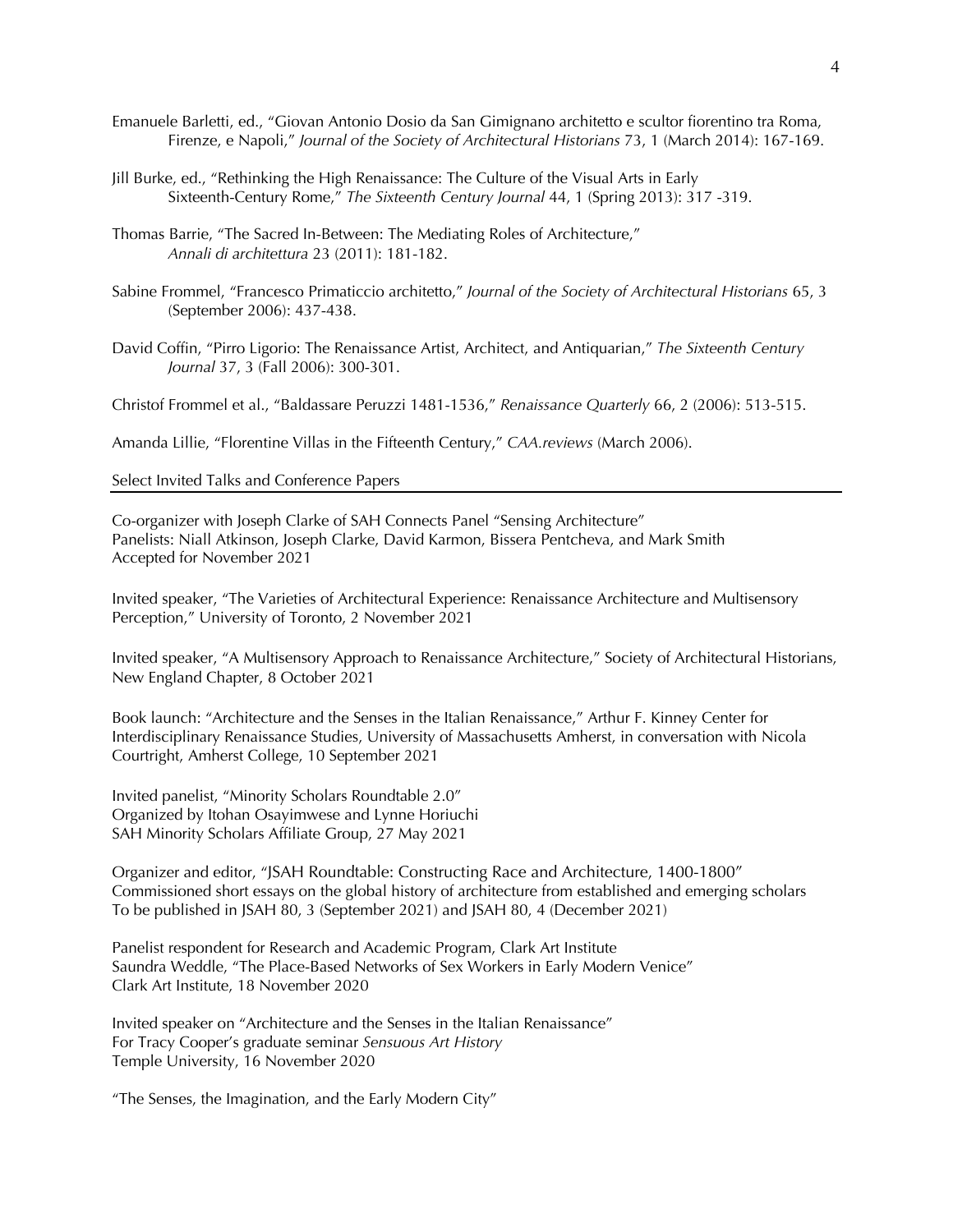Invited speaker, Urban Spaces and the Senses College of Environmental Studies, UC Berkeley 9-10 May 2020

"Pavements and Pedestrian Movement in the Renaissance: Venice and Rome" Invited speaker, Decentring the Flaneur: Global Histories of Walking the Early Modern City Courtauld Institute of Art, London 15-16 November 2019

"Early Modern Urban Nature" Invited speaker, Reading the City's Histories through Visual Documents 9th International Congress of the Italian Association of Urban History 11-14 September 2019

Invited critic, UMass Amherst Department of Architecture Graduate Studio Reviews Design studio of Pari Riahi, A New Type of City Dwelling: The Public-Private House-Museum 14 December 2018

"On the Sensory Experience and Psychological Perception of Architecture" Invited speaker, American Institute of Architects of Central Massachusetts 22 May 2018

"Making Sense of Renaissance Architecture" The Legacy of James Ackerman, chaired by Cammy Brothers Society of Architectural Historians, St Paul 2018

Organizer and chair, Early Modern Sensory and Spatial Thresholds Invited speakers: Jasmine Cloud, Aaron Stamper, Margaret Morse Renaissance Society of America, New Orleans 2018

Invited chair, Architecture and Urban Development in 15c and 16c Rome Invited speakers: Camilla Ceccotti, Maurizio Gargano, Giuliana Mosca Roma nel Rinascimento session at Renaissance Society of America, New Orleans 2018

Invited speaker, Vanishing Coast Think Tank with Dawn DeDeaux Cantor Gallery, Holy Cross 20 February 2018

Invited speaker, Re-imagining Lincoln Center and the High Line plus Worcester Urban Fabric Panel discussion following screening of Diller Scofidio + Renfro documentary film AIA Central Massachusetts, 26 October 2017

"The Varieties of Architectural Experience: Environments of Early Modernity and the Senses" NEH Summer City/Nature Institute, organized by Thaisa Way, Richard Watts, Ken Yocum University of Washington at Seattle, 13 July 2017

Invited speaker, workshop on Christian Time in Early Modern Europe Organized by Anthony Grafton and Carolina Mangone Princeton University, 7-8 April 2017

Organizer and co-chair with Nadine Knight, Taking Refuge: An Examination of the Refugee Crisis Invited speakers: Tim Slade (director of Destruction of Memory) and Pamela Karimi Holy Cross, 29 March 2017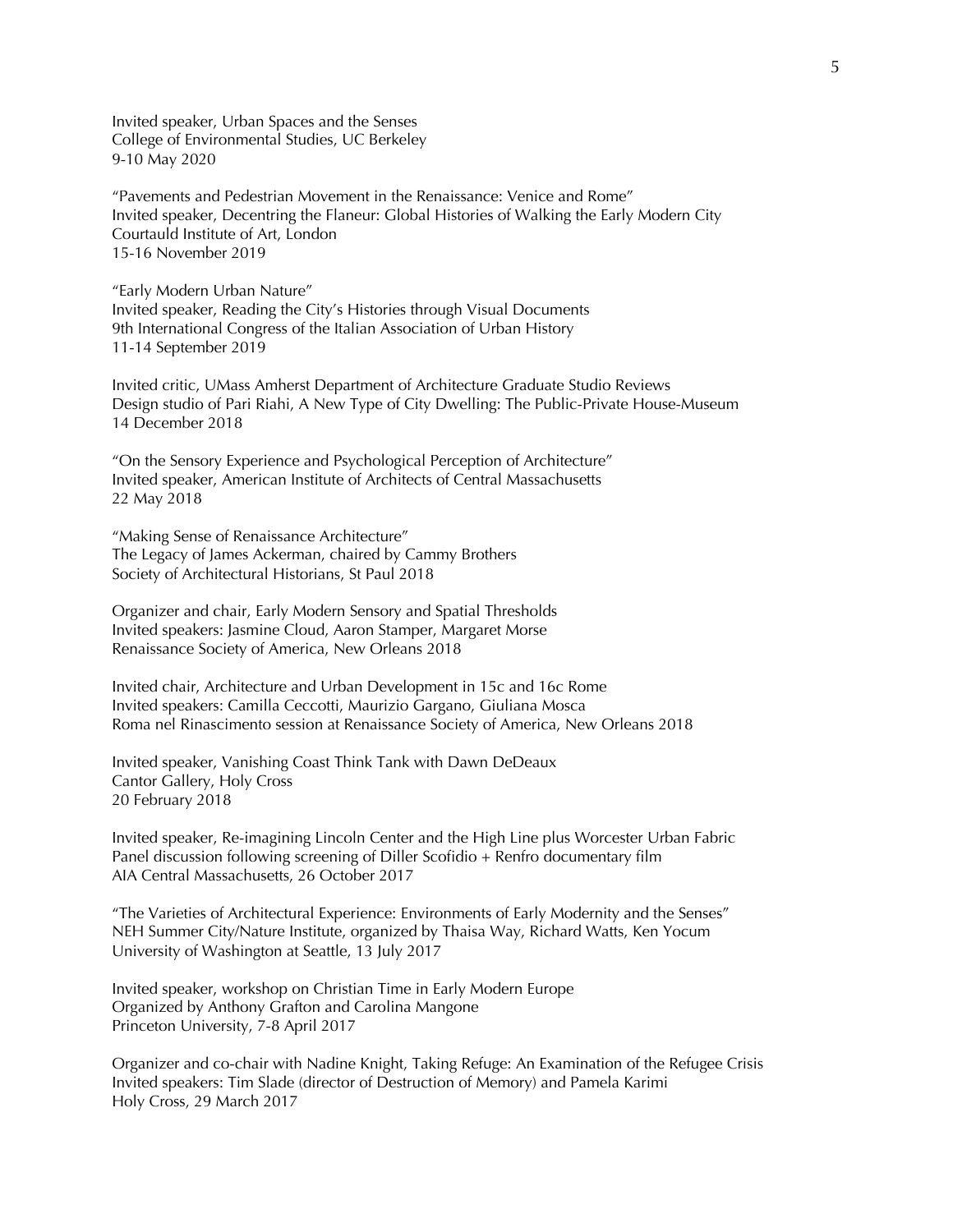Invited organizer and chair, RSA affiliate session, Early Modern Senses and Spaces Invited speakers: Nina Ergin, Niall Atkinson, Tom Nickson, Anatole Tchikine College Art Association, New York, 15-18 February 2017

Invited session chair, New England Renaissance Conference (NERC) Organized by Lauren Jacobi and Daniel Zolli MIT, 1 October 2016

Invited speaker on "The Varieties of Architectural Experience" For Alice Friedman's course Introduction to Architecture and Urban Form Wellesley College, 21 September 2016

"The physical Instauratio Romae" Notre Dame Jubilee Seminar organized by Ingrid Rowland Notre Dame Rome Studies Center, 11 June 2016

"Sensory Delights and Debates at the Baths of Diocletian" Shoptalk walk, American Academy in Rome, 4 May 2016

Co-organizer of Architectural Reverie session with Christy Anderson Society of Architectural Historians, Pasadena 2016

"Sensory Solace and Architectural Know-How" Architectural Know-How, chaired by Christy Anderson Renaissance Society of America, Boston 2016

"Destruction, Renewal, and Preservation of the Past" Invited speaker, Rome Society of the Archaeological Institute of America John Cabot University, 21 October 2015

Invited speaker to LVIIe Colloque Internationale d'Études Humanistes du CESR on Philibert De l'Orme, organized by Frédérique Lemerle and Yves Pauwels Centre d'Etudes Supérieures de la Renaissance Tours, France, 30 June - 4 July 2014

#### Other Professional Activities

Service to the discipline:

*Journal of the Society of Architectural Historians* Chief Editor (three-year term, 2020-2023) Book Review Editor for Europe, Africa, and Asia (three-year term, 2017-2020)

Restructuring of JSAH editorial succession and creation of new Associate Editor position, 2021

Peer reviewer: Cambridge University Press Johns Hopkins University Press *Renaissance Quarterly International Journal of the Classical Tradition The Memoirs of the American Academy in Rome*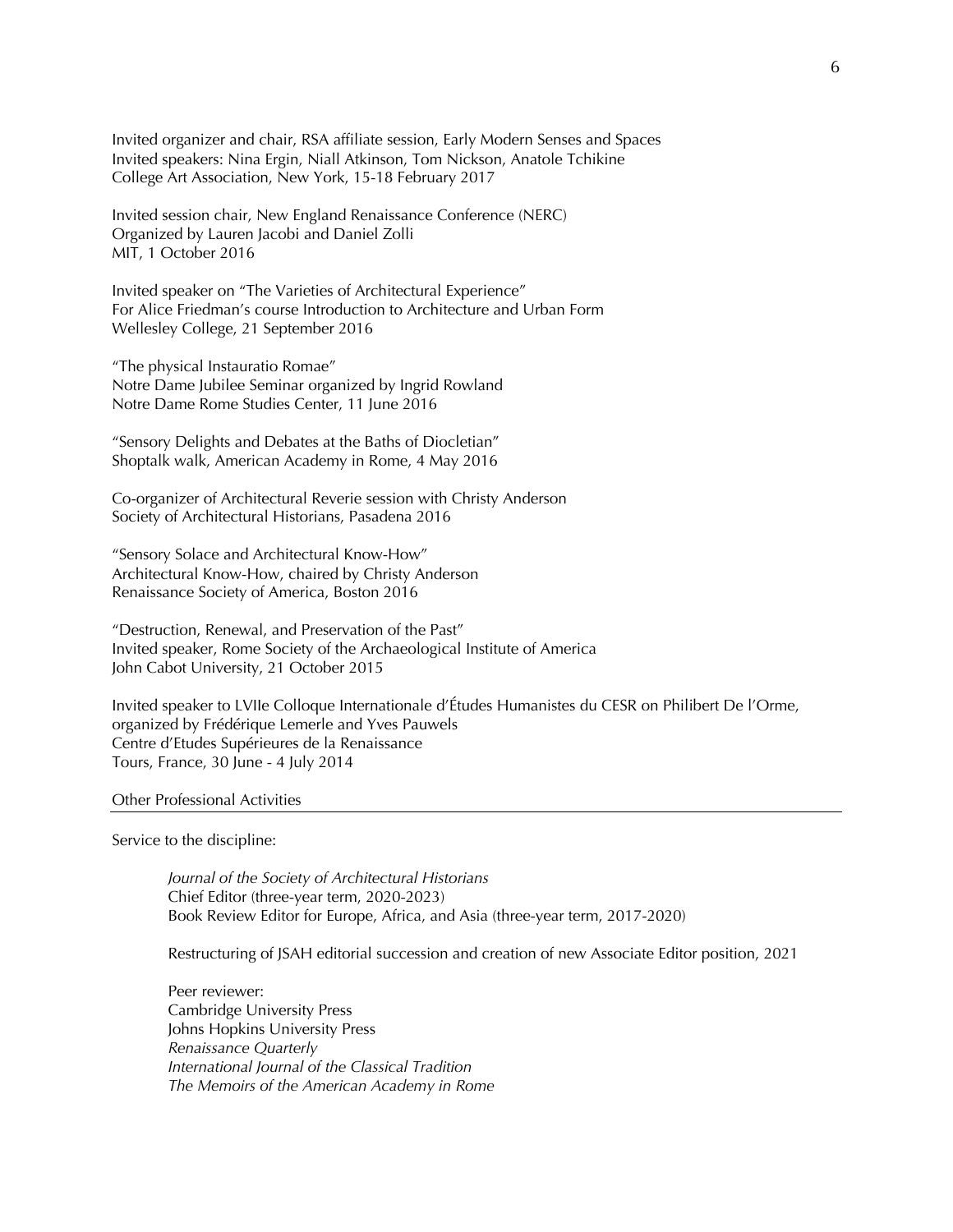Senior scholar mentor: Emanuela Vai, Villa I Tatti (2018-2019), RSA Mentoring Program

External evaluator:

NEH review of American Institute of Indian Studies (2021) University of Massachusetts Amherst School of Architecture (2020) Fellows Selection for American Academy in Berlin (2016) MIT School of Architecture + Planning (2016)

Specialist commentator in essay written by Barclay Ballard in *Business Destinations*: "The Cost of Restoring Italy's Historic Landmarks," (28 February 2018) https://www.businessdestinations.com/featured/rome-wasnt-rebuilt-in-a-day-restoring-italys-landmarks/

Italian-English translations: Translation and proof-reading (Eleonora Pistis), 2015 Centro Internazionale di Studi di Architettura Andrea Palladio, 2000 - 2004

# Service to the College:

CIS Urban Studies proposal, with Amy Finstein, Daina Harvey, Lorelle Semley, Sarah Luria, 2021 ENVS-Arch Studies Maymester course with Sara Mitchell in Biology / Geoscience, 2019 Tenure and Promotion Committee, 2017-19 Director of Architectural Studies, 2010-2014, 2017-present College Honors Program interviewer, 2017-18 Member, Center for Interdisciplinary Studies (CIS) committee, 2007-present College Liaison Committee representative, Worcester Art Museum, 2012-14 Faculty Representative, Holy Cross Building and Grounds Committee, 2013-15 Study Abroad Committee, 2012-present Department representative, Academic Affairs Committee, 2010-12 Member, Committee on Faculty Affairs, 2010 Member, Holy Cross Medieval and Renaissance Studies, 2007-present Coordinator, Holy Cross Medieval and Renaissance Studies steering committee, 2008 Center for Interdisciplinary Studies (CIS) steering committee member, 2008 Educational Technology Advisory Group member (ETAG), 2008

Service to the Department of Visual Arts:

Search Committee for Global Medieval Art, 2021 Search Committee for Contemporary Art, 2019 Senior Faculty Committee, Junior Faculty Promotion Report (Matt Gamber), 2018 Search Committee for Modern Architecture and Theory position (Amy Finstein), 2018 Senior Faculty Committee, Senior Faculty Promotion Report (Cristi Rinklin), 2016 Senior Faculty Committee, Junior Faculty Promotion Report (Min Kyung Lee), 2016 Senior Faculty Committee, Junior Faculty Probationary Report (Min Kyung Lee), 2014 Search Committee Chair for Modern Architecture and Theory (Min Kyung Lee), 2013 Search Committee for Photography and New Media (Matt Gamber), 2013 Search Committee for Mears Chair (Patricia Johnston), 2012 Head of Art History, Visual Arts Department, 2010-11, 2013-2017, 2020-21

Advisor for Fenwick and Honors College theses: Advisor for Fenwick Scholar Honors thesis in Architectural Studies (Mia Yee), 2018-19 (co-directed with Ann-Marie Leshkowich in Anthropology) Advisor for Honors College thesis in Architectural Studies (Joe Metrano), 2017-18 Reader of College Honors thesis in Classics (Melissa Gryan), 2017-18